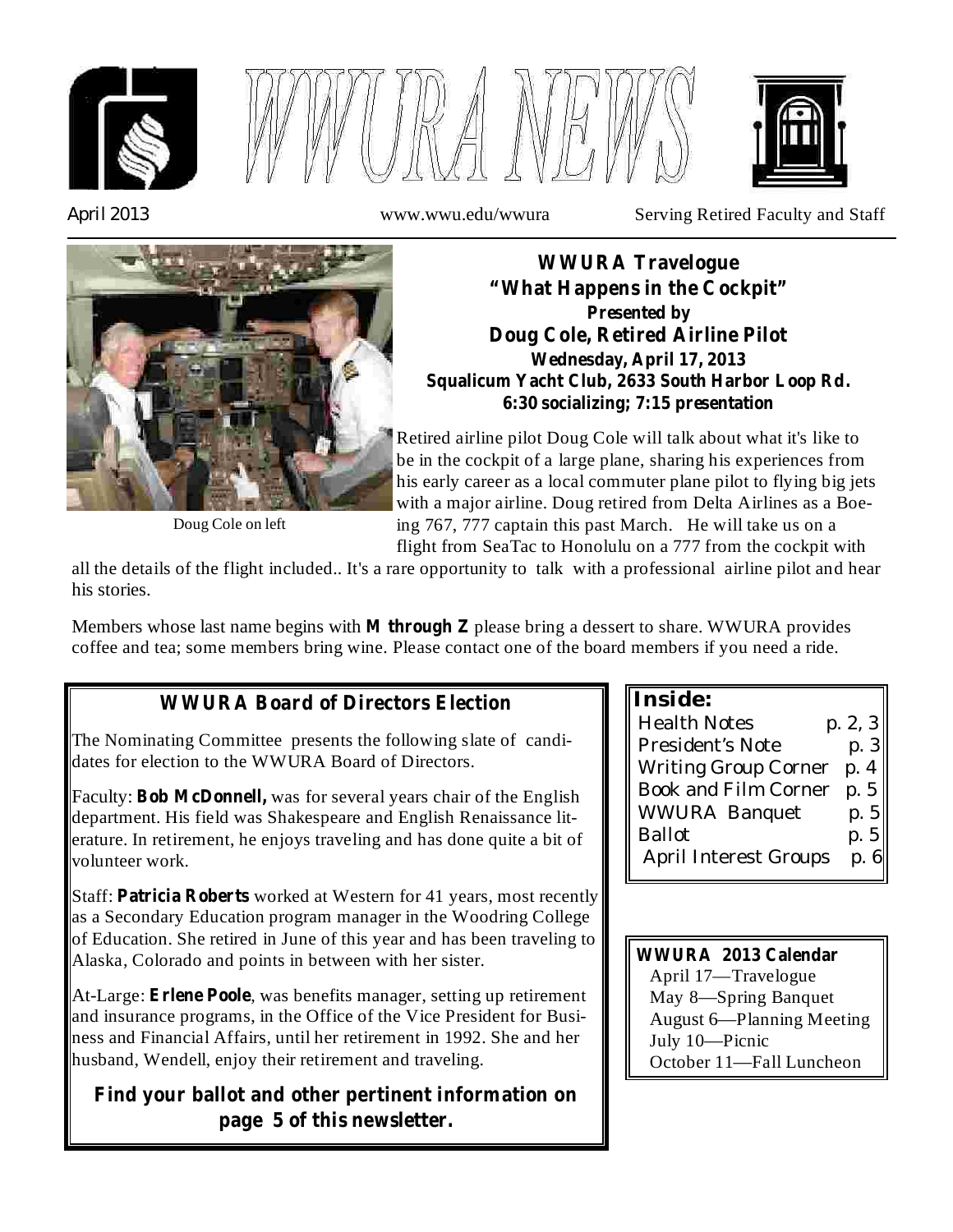#### *Health Notes by Evelyn Ames Being Skeptical of "Health Sellers" or Recognizing the Nuts Among the Berries!*

A classic book on American health food fads, *The Nuts Among the Berries* (Ronald Deutsch, 1961) provides an amusing exposé of such past health nut individuals such as Kellogg (founder of Battle Creek, Michigan wellness spa and Kellogg cereals), Graham (a "Graham cracker a day keeps the doctor away"), Post and his toasties, and Flectcher (chew food 32 times because there are 32 teeth!) Today, "health" is promoted in magazines, newspapers, books, and newsletters and on television and radio. The "Internet inundates us with the latest ways to be healthier and live longer. Companies blast us with ubiquitous advertising for foods, beverages, drugs, vitamins, herbs, and other products that promise to keep us healthy" (Davis, R. J., The Healthy Skeptic: Cutting through the HYPE about Your Health, 2008:3).

Alkaline water: "Lose a pound a day! Relieve your indigestion! Look younger! Cure cancer! Scour the Internet and you'll see a slew of websites promising to improve your health if only you follow their alkaline diet, drink alkaline water, or buy a water ionizer to get it from your tap" ( *Alkaline products: healthy or all wet? Consumer Reports on Health, January 2013).* The claim: people have an imbalance of acid in their bodies (due to eating too much acid-producing foods). Therefore, one must raise alkaline levels to neutralize acid. Some researches speculate that modern diets are more acid-producing because they are "richer in saturated fat, simple sugars, sdoim, and chloride, and lower in magnesium and potassium." But, the body does not become acidic; the urine becomes acidic. This means the kidneys are effective in excreting the acid. "The alkaline diet consists of various foods, defined as alkaline or acidic, that allegedly will bring the pH of the blood to a level of slight alkalinity (7.35-7.45), a level which your body's homeostatic mechanisms will achieve regardless of the alkalinity of your diet." http://www.skepdic.com/alkalinediet.html. The truth about "**oxygenated water"** is that "oxygen does not travel freely in the blood, and ionized forms of oxygen have very short life. Also, diatomic oxygen is toxic to living cells, and ionic forms of oxygen are even deadlier." http://www.pyroenergen.com/articles10/ionized-water.htm People who have kidney disease should consult with their doctor about using alkaline products because a build up of phosphorus, potassium and sodium in alklaline products can be harmful. Bottom line: "Drinking more water is a good idea for better health, but be wary of products that can your money down the drain" ( *Consumer Reports on Health, January 2013).*

"Tastants": Can using the "Aroma Patch" (worn on hand/wrist/chest), or inhaling "SlimScents" (through the nose before meals), or sprinkling "Sensa" on foods help you lose weight? The Mayo Clinic suggests skipping the scents and focus on what's proven to work—reducing the calories and increasing calories burned through physical activity. http://www.mayoclinic.com/health/sensa/AN02050. Advertisements in the media suggest a person shake "Sensa." on everything you eat and lose weight! Really! Here are a few questions to ask when viewing similar weight loss promotions: (1) What is in the product? (2) Who is promoting the product? (3) How many people were subjects in trial tests? (4) Have there been scientific peer reviews? (5) Are reviews published in scientific medical journals? (6) Are there health risks? As an example: "Sensa," is promoted by its developer (Alan Hirsch, MD) with evidence based on a few companysponsored (Smell and Taste Treatment and Research Foundation in Chicago); its studies are not published in peer-reviewed medical journals, and it uses a one-month free trial offer or a 6-month introductory rate of \$199 (with an enrollment catch of costing \$89.50 if people don't send all of the product back within 30 days). "Sensa sprinkles are food flakes made from maltodextrin, tricalcium phosphate, silica, and flavors. You sprinkle them on food as you would salt or sugar, and they enhance scent while adding either a mildly salty or sweet taste." "The lack of published scientific evidence on Sensa, along with a lack of diet and fitness guidelines to accompany the product, raise a red flag for some nutrition experts." http://www.webmd.com/diet/features/truth-about-sensa. It takes the body about 10 to 20 minutes to realize that it is full. Generally a person takes just under 20 minutes to eat a dinner meal!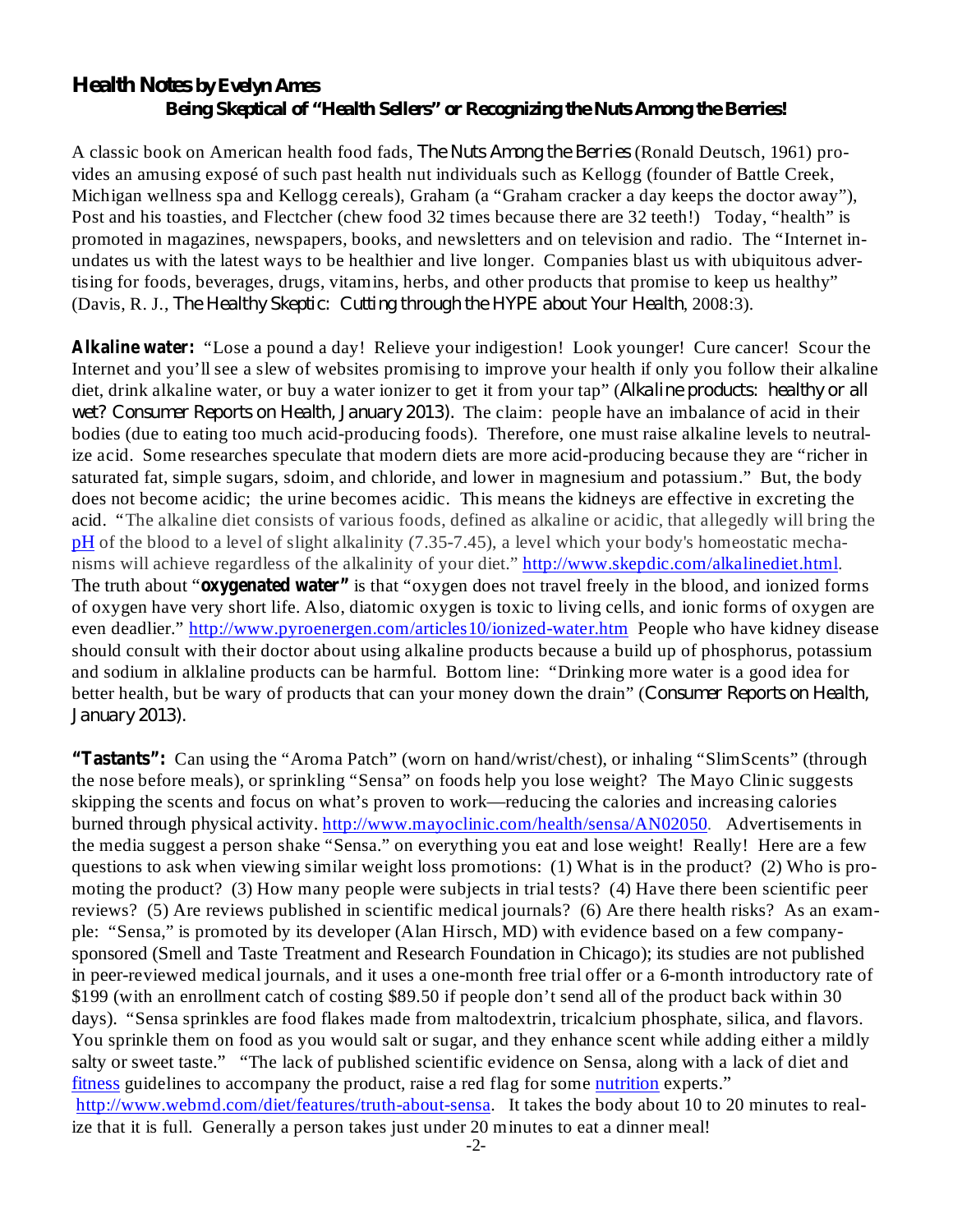#### *Health Notes***—***Recognizing the Nuts Among the Berries, cont'd*

Did you know that Sylvester Graham's principles of disease prevention, which he called "the Science of Human Life," deemed just about everything considered immoral as being unhealthful, and that included sex  $((p. 17 \text{ of Davis'} book)$ .

An excellent web site that critiques health-related news stories is

http://www.healthnewsreview.org/reviews/ A list of recommended (trust worthy sources) will be included in the May *Health Notes* with more examples of "nuts" as well as comments about half-truths about some of our favorites (e.g., dark chocolate and red wine).

[Some WWURA members have attended "end of life" seminars sponsored by WAHA (Whatcom Alliance for Health Advancement) and recommend our members take the opportunity to attend. Check http://www.whatcomalliance.org/ for information.] Phone number for WAHA: 788-6526.



#### **President's Note**

Greetings,

WWURA takes you down to the sea in ships where the sea and stars glow brightly when you're involved in our four "ships:" Member-Ship, Scholar-Ship, Sponsor-Ship, and Fellow-Ship. Perhaps John Masefield, the poet, who penned "Sea Fever," didn't exactly have these ships in mind, but for our Western Washington University Retirees and Friends,' these "ships" add up to a significant commitment.

Membership in WWURA brings us together with former colleagues and new friends. Retiring from active teaching need not bring you to the edge of the abyss, but instead it can generate continuity and expanded horizons. July is renewal month, so don't forget to send your check to Kirsti Charlton or pay at the July 10 Picnic at Whatcom Falls Park to renew your membership. Kirsti can be found at 1410 Grant St., Bellingham, 98225.

Scholarships are one major reason for our dedication to WWURA. We can assist deserving students who are returning to college and need that financial boost to complete their degrees. Recently, our call for additional monies for scholarships was answered by a happily hefty donation. If many of you can reach deeply into your hearts and pockets, we are hoping to generate a third scholarship in the days ahead. John Reay will accept your check anytime you're ready. John's address is 117 Hawthorne, Bellingham, 98225.

Sponsorship takes place when WWURA supports your favorite activities in a variety of interest groups: book, bridge, informal dining, opera, skiing, writing or travel. We would love some leadership to come forward for other possible groups: for instance, hiking. Anyone chomping at the bit to stir a few of us couch potatoes into action!

Fellowship, last but hardly least, is undoubtedly the outstanding motive that drives most of us to our well-planned luncheons, travelogues, picnics, yearly Retirement dinners, and even our annual Planning Meeting in August at Lakewood. Be sure to check out our April 17 Travelogue and our capstone event of the year, the joint endeavor of Western's President and WWURA Retirement Dinner honoring all new retirees, coming up May 8. Get ready for a fabulous dinner, meeting old friends and hearing fantastic music with the Prawns and Johnny Barnes.

- Nanette Davis, President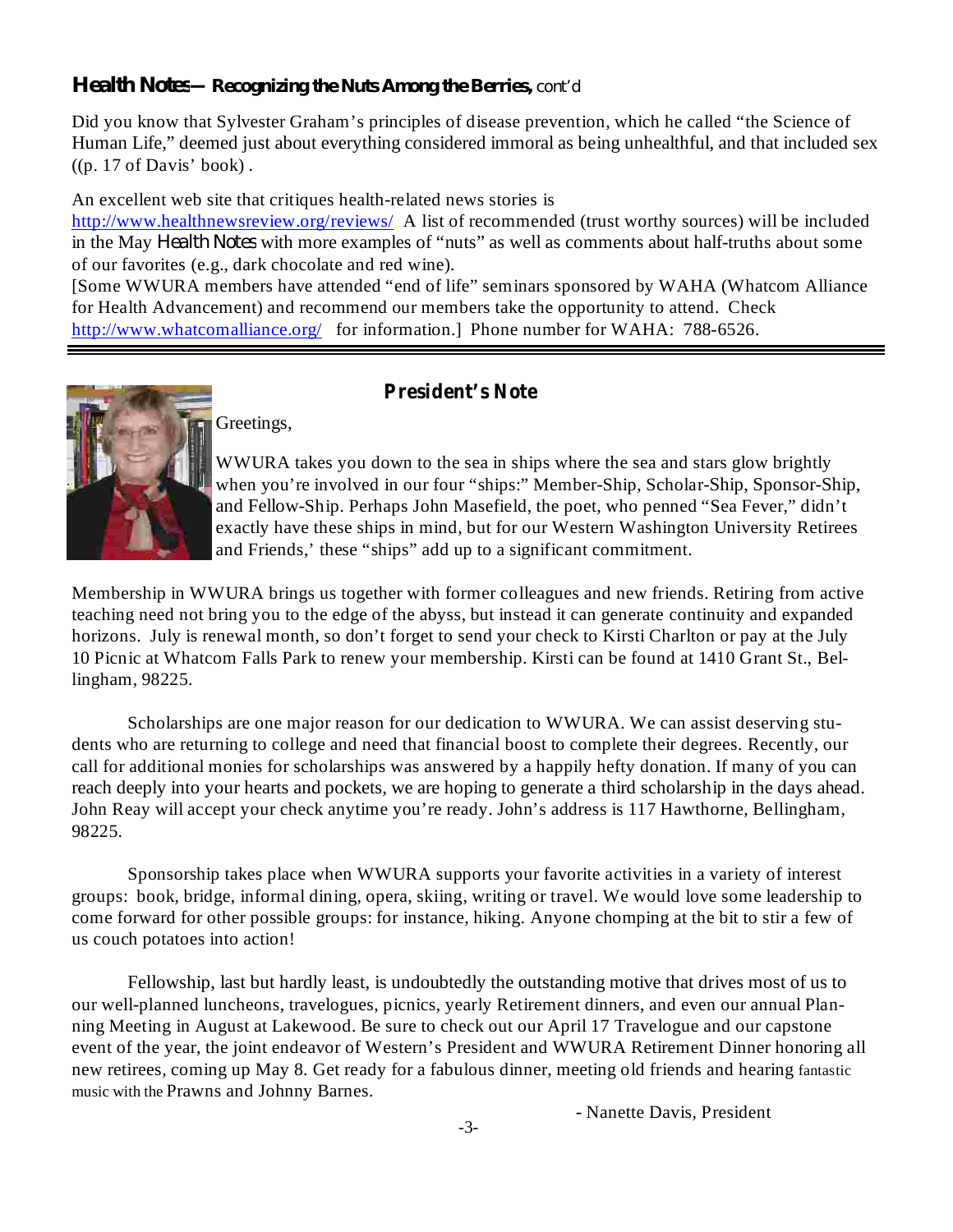### **Writing Group Corner**

Author **Amelia Pryor** is a member of WWURA Writing Group. Here is a sample from her new work.

*Candy and Confections* is a novel set in Spain just after the death of Franco. The heroine, Arabella, has escaped her family in the East Coast of the United States to find some values that are worth living for. She meets Valentine in a small village in Spain where she is staying and he courteously invites her to look at his house which is old and typical of the region of Andalucia. She has a look.

#### **Valentine's House**

Valentine's house was about thirty yards from the town fountain down a narrow lane only wide enough for a VW bug. It was sandwiched between two other identical houses and had a whitewashed stone façade with a red painted wooden door.

The door opened into a dark room without lights or windows as the only light came from the central courtyard just ahead. He kept his tools in this anteroom. She wondered at the darkness, but she walked through into the tiny courtyard which was open to the sky and filled with light.

It was small, only about ten feet square, and there was a stone stairway curving up to a second level. On the left, under the stairs, an alcove contained a toilet and a water faucet next to a bucket. There was a curtain across the opening for privacy. Apparently there was no running water to the toilet and one filled the bucket and sloshed it into the toilet to make it work.

On the right side was a door into the kitchen, which resembled a cave. The walls were curved around from centuries of plastering. There was a marble counter with a china sink. But, there was no water to the sink, which had a hole where the drain should be and no plumbing down under. It was full of onions and potatoes. There was a serviceable stove with four electric burners and a tiny bookcase for pots and dishes.

Arabella was fascinated with all this. This was the first house she had seen on the inside except for Henriquetta's which was much finer. He seemed to know what she was thinking.

He said "Upstairs is much better. Come." And led her up the curving stairway into the living room. It was rectangular with a large window, which extended to the floor and a small wrought-iron balustrade looking over the small street below.

The floor was marble; the walls were whitewashed clean and bare except for four huge posters side by side on the north wall: Che Guevera, Miguel de Unamuno, Trotsky, and Garcia Lorca. Below each was a quotation.

No furniture at all.

Off the living room a bedroom looked out over the tile roofs to the distant mountains. There was a window box. A double bed and an armoire for clothes. That was all. Everything. How simple can one make one's life,? she thought.

There was no place to sit except the bed, so she turned to go out.

He touched her hand, "Thank you for coming to my house. I would like it if you would have dinner with me at the café."

She paused and brushed a wisp of hair from her ear while she thought it over. "Thank you," she said.

He frowned. "Don't say thank you. Friends don't say thank you to each other. It is known and not spoken."

"Very well." she said. "I'll see you about eight at the café."

As she walked home she wondered why she liked this nice man so much. He seemed so serious, so committed, hardly American characteristics.

"Well, let's see what happens," she thought.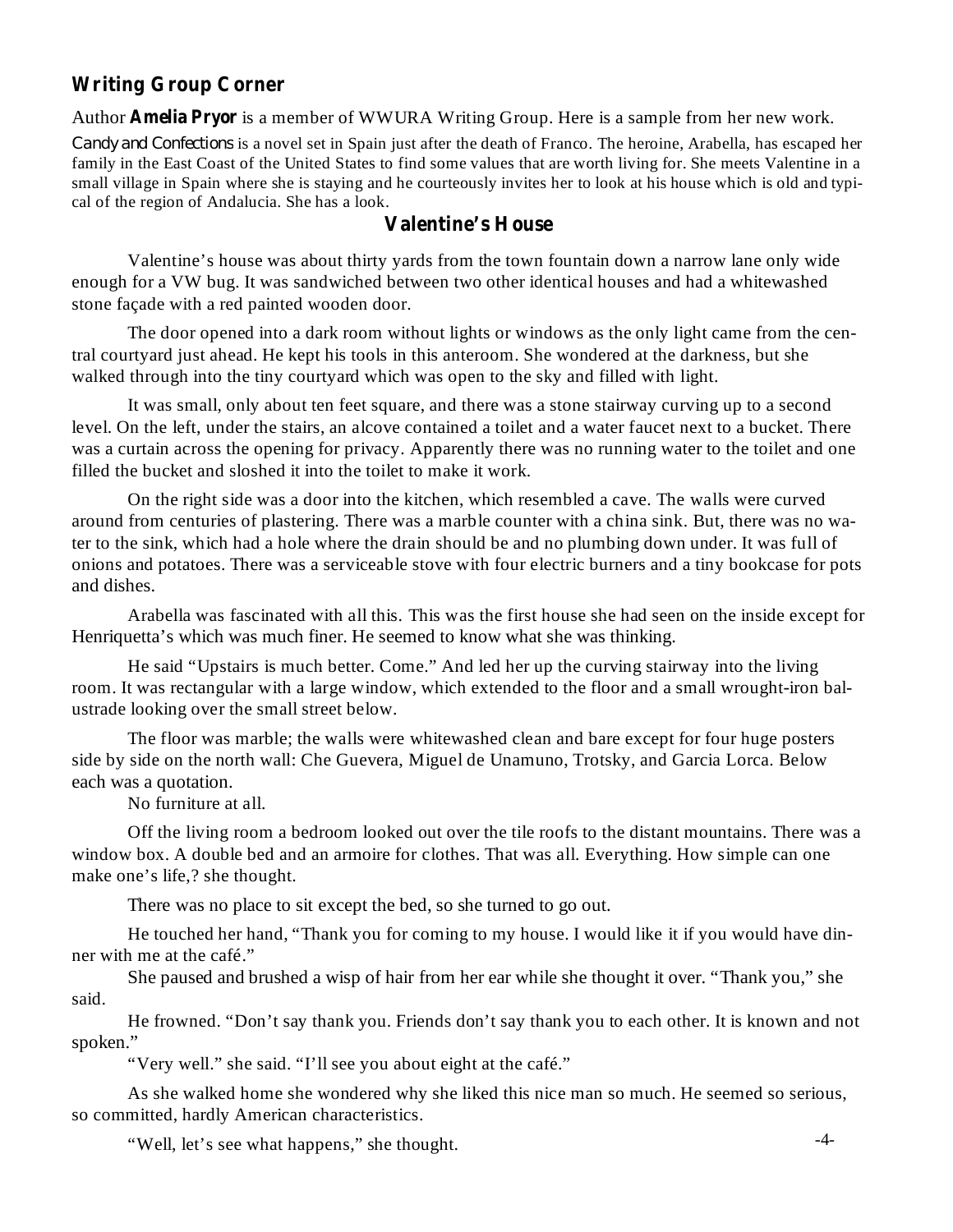#### **Book and Film Corner Lynne Masland**

I recently un-shelved a book I'd bought eight years ago in Savannah but had not gotten around to opening. It turned out to be my favorite recent read – one that I was sad to see end.

Music historian and songwriter Gene Lees has written a deeply personal memoir of his friend, songwriter, poet and singer Johnny Mercer, one of the best-loved of America's popular musical stars. *Portrait of Johnny: The Life of John Herndon Mercer* (2004) weaves together the story of the Bard of Savannah's forty-year musical career with his complicated personal life and relationships with his mother, his wife and his love, Judy Garland. Johnny's lasting nostalgia for his idealized Savannah childhood found its way into songs such as "Moon River," and "Skylark." A co-founder of Capitol Records, Johnny collaborated with the great composers of the time – Hoagy Carmichael, Harold Arlen, Jerome Kern, Richard Whiting, Henry Mancini and more. Alan Jay Lerner called him "the greatest lyricist in the English language." He worked with some of the best American musicians of the  $20<sup>th</sup>$  century. Among Mercer's hundreds of wide-ranging hits are "Blues in the Night," "Accentuate the Positive, " That Old Black Magic," "Lullaby of Broadway," "Begin the Beguine,"' One for My Baby," "Summertime" – the list goes on. I found the tale fascinating.

Paperbacks copies of the book are available at Amazon. Or perhaps just putting on a CD or two of these old American favorites one evening will be enough to bring back that period that Lees calls the "golden age of American songwriting."

**WWURA Spring Banquet Wednesday, May 8, 2013 Viking Union Multipurpose Room Reception 5:30 p.m. Dinner 6:30 p.m.**

Please join us as we show our appreciation for years of service to Western by the faculty and staff who are retiring. The new retirees will be recognized by President Bruce Shepard. This will be a festive banquet with musical entertaining by The Prawns and special guest, world-famous singer, Johnny Barnes. He formerly was first tenor for the Platters and the Ink Spots and is now retired in Bellingham.

Dinner choices are:

(1) Seared Steelhead (2) Grilled Chicken (both served over Mixed Spring Vegetables & Local Bean Ragout (Gluten Free) OR (3) Butternut Squash Ravioli served over Mixed Spring Vegetables & Local Bean Ragout.

The salad will be Mixed Green and Bibb lettuce with Fresh Garden Vegetables served with Tarragon— Citrus Vinaigrette. (Gluten Free).

Dessert—Individual Chuckanut Cheesecake with Carmel Sauce & Fresh Berries.

Rolls, Water, and Coffee.

| <b>Reservation Form</b><br>for WWURA Spring Banquet                                                     |  |
|---------------------------------------------------------------------------------------------------------|--|
| Please detach and return by April 29, 2013<br>to Donna Moore, 346 Bayside Rd, Belling-<br>ham, WA 98225 |  |
|                                                                                                         |  |
|                                                                                                         |  |
| Number of Reservations _____ at \$27 per person                                                         |  |
| Dinner choices: ___ Seared Steelhead<br>___ Chicken ___Butternut Squash Ravioli                         |  |
| Amount Enclosed _____                                                                                   |  |
| Make checks payable to WWURA.                                                                           |  |
| <b>Ballot-Return by April 23rd</b>                                                                      |  |
| The ballot has spaces for write-in candidates. Please                                                   |  |
| be sure that your write-in candidate agrees to serve                                                    |  |
| on the board for 3 years.                                                                               |  |
| _____Bob McDonnell ______________Write-in                                                               |  |
| _____Patricia Roberts ______________Write-in                                                            |  |
| ________________Write-in<br>Erlene Poole                                                                |  |
| Return ballot to: Lynn Masland, 616 N. Forest,                                                          |  |
| Bellingham, WA 98225.                                                                                   |  |

-5-